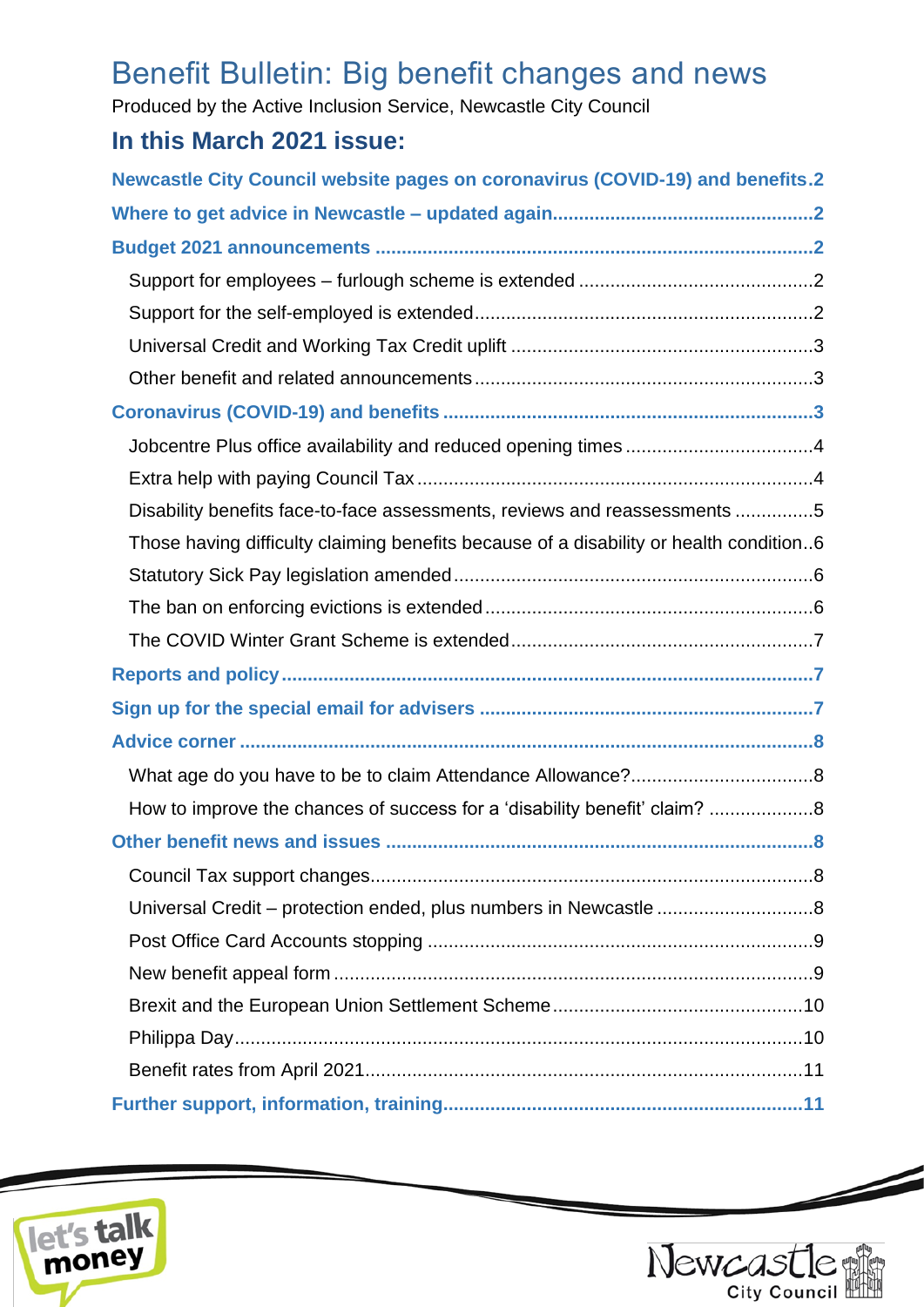### <span id="page-1-0"></span>**Newcastle City Council website pages on coronavirus (COVID-19) and benefits**

We continue to update these three website pages:

Coronavirus and benefits – [what the changes mean for you](https://www.newcastle.gov.uk/services/welfare-benefits/welfare-rights-and-money-advice/coronavirus-and-benefits-what-changes) describes the main measures, explains what they mean for you and provides more detail including any potential issues

[Coronavirus and benefits –](https://www.newcastle.gov.uk/services/coronavirus-and-benefits-news) news includes the latest announcements and changes, so you can see them as they happen rather than being hidden in the detail

[Coronavirus and benefits –](https://www.newcastle.gov.uk/services/coronavirus-and-benefits-guidance-and-legislation) guidance and legislation provides background resources, with guidance from the government and independent sources and the legislation that has brought in some of the measures

### <span id="page-1-1"></span>**Where to get advice in Newcastle – updated again**

Like other services, most of Newcastle's advice services changed from face-to-face to mainly phone advice with some exceptions.

The latest details are in our **January** version of **Where to get advice in Newcastle**, which can be found on the Newcastle City Council website page: [Benefit advice](https://www.newcastle.gov.uk/services/welfare-benefits/welfare-rights-and-money-advice/benefit-advice-services-newcastle-and)  [services in Newcastle and benefit offices.](https://www.newcastle.gov.uk/services/welfare-benefits/welfare-rights-and-money-advice/benefit-advice-services-newcastle-and)

Professionals can get phone advice from [the Council's Welfare Rights' consultancy](https://www.newcastle.gov.uk/services/welfare-benefits/welfare-rights-and-money-advice/information-professionals-and-volunteers#consult)  [line.](https://www.newcastle.gov.uk/services/welfare-benefits/welfare-rights-and-money-advice/information-professionals-and-volunteers#consult)

### <span id="page-1-2"></span>**Budget 2021 announcements**

Here is a brief description of the main benefit and related announcements made on 3 March 2021. We will cover more detail as it emerges in our [Coronavirus and benefits](https://www.newcastle.gov.uk/services/welfare-benefits/welfare-rights-and-money-advice/coronavirus-and-benefits-what-changes) and [benefit changes](https://www.newcastle.gov.uk/services/welfare-benefits/welfare-rights-and-money-advice/changes-benefits-system) webpages and the next Benefit Bulletin.

#### <span id="page-1-3"></span>**Support for employees – furlough scheme is extended**

The [Coronavirus Job Retention Scheme](https://www.gov.uk/guidance/claim-for-wages-through-the-coronavirus-job-retention-scheme) (known as the 'furlough' scheme) helps employers to keep staff on their payroll when they have had to close or scale back due to coronavirus (COVID-19), rather than making them redundant. The scheme pays a percentage of employees' wages, up to a certain amount per month.

This was due to run until the end of April 2021 but has been further extended in the Budget to the end of September 2021. Employers will be asked to contribute 10% in July and 20% in August and September as the scheme is gradually phased out.

<span id="page-1-4"></span>[Government guidance](https://www.gov.uk/government/publications/changes-to-the-coronavirus-job-retention-scheme?utm_medium=email&utm_campaign=govuk-notifications&utm_source=fa4e2641-11fa-40a1-8d77-08ffb3b31253&utm_content=daily) on the extension

#### **Support for the self-employed is extended**

The **Self-Employment Income Support Scheme** allows people who are selfemployed to claim a taxable grant when they have lost trading / partnership trading profits due to coronavirus (COVID-19). This [scheme](https://www.gov.uk/guidance/claim-a-grant-through-the-coronavirus-covid-19-self-employment-income-support-scheme) had been extended to provide four grants with the last date for making a claim for the third grant was 29 January 2021 and details about the fourth grant to be announced on 3 March 2021. Now the Chancellor has announced a fifth grant, which will be available from July 2021.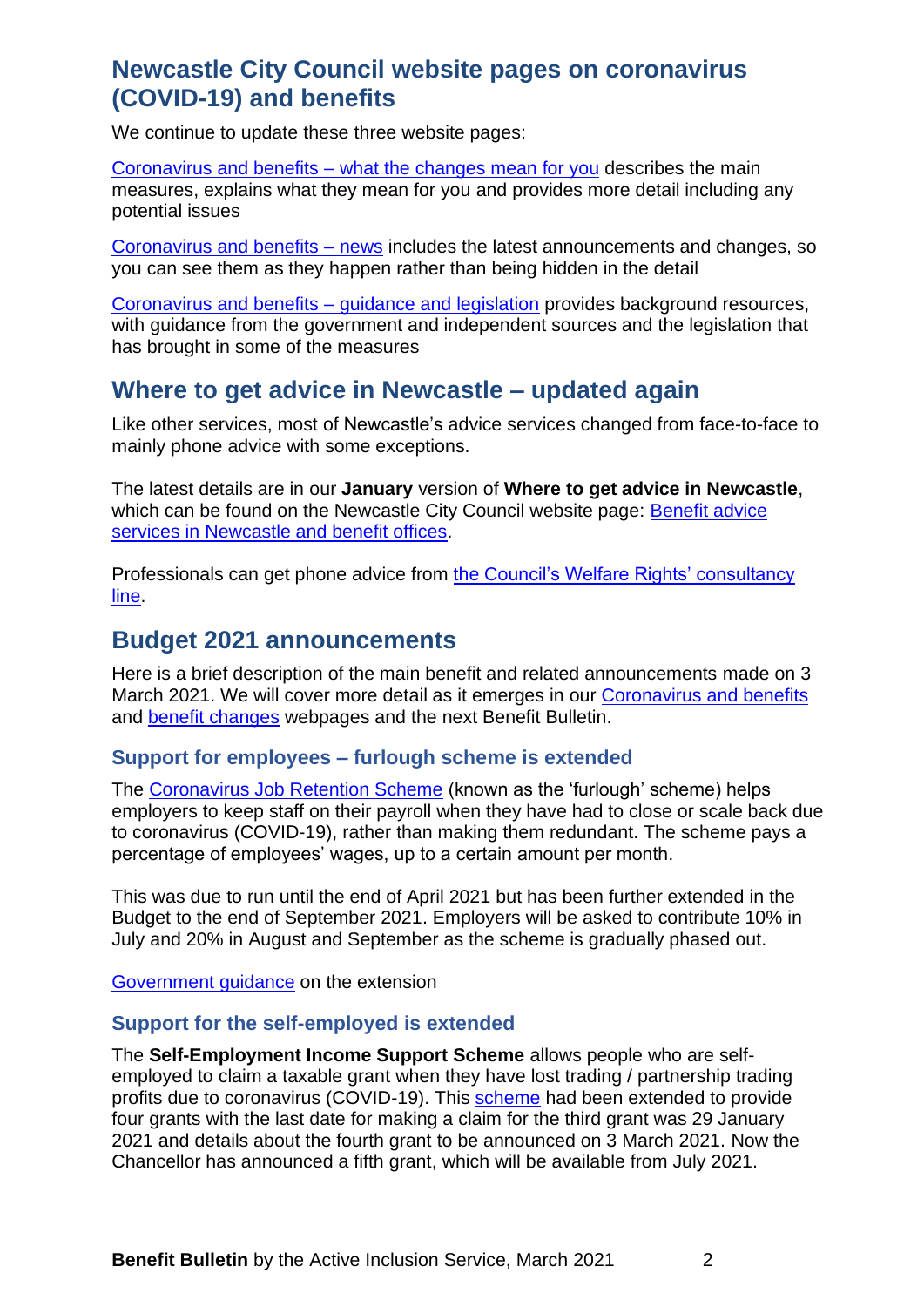The **Universal Credit 'minimum income floor' suspension** will continue till the end of July 2021 and be gradually phased in from August with jobcentre Work Coaches having the discretion not to apply it if the claimant's earnings continue to be affected by coronavirus.

### <span id="page-2-0"></span>**Universal Credit and Working Tax Credit uplift**

The basic amount of Universal Credit and Working Tax Credit was increased by £20 per week from 6 April 2020. The Chancellor announced the extra £20 will continue in payment for new and existing Universal Credit claimants till September and Working Tax Credit (WTC) claimants will receive a £500 one-off payment. [Government guidance](https://www.gov.uk/guidance/new-one-off-500-payment-for-working-households-receiving-tax-credits?utm_medium=email&utm_campaign=govuk-notifications&utm_source=031600f9-6ede-481b-8e63-04534b7f7ec6&utm_content=daily)  [on how the WTC payment will work.](https://www.gov.uk/guidance/new-one-off-500-payment-for-working-households-receiving-tax-credits?utm_medium=email&utm_campaign=govuk-notifications&utm_source=031600f9-6ede-481b-8e63-04534b7f7ec6&utm_content=daily)

#### <span id="page-2-1"></span>**Other benefit and related announcements**

- From April 2021, Universal Credit advances (loans) can if requested, be recovered over 24 months rather than 12 months
- Deductions can be made from Universal Credit to recover debts such as rent arrears. The maximum rate at which deductions can be made will reduce from 30% to 25% from April 2021. Brought forward from October 2021
- The Universal Credit higher surplus earnings threshold is designed to ignore a certain amount of unusual higher income in one month. The present amount of £2,500 will continue till April 2022 when it will drop to £300
- To get Working Tax Credit (WTC) you have to work above a certain number of hours. However, a reduction in hours when you are not working due to certain coronavirus restrictions are ignored. This will continue for the duration of the furlough scheme
- Claimants getting [support for mortgage interest](https://www.turn2us.org.uk/Benefit-guides/Support-for-Mortgage-Interest/What-is-Support-for-Mortgage-Interest?gclid=EAIaIQobChMIy4XMtM2U7wIVy4FQBh1nbQ3oEAAYASAAEgISCfD_BwE) will be able to add the legal costs related to transferring their claim to a new property to the value of their loan from 15 March 2021
- Help with rent under Housing Benefit and Universal Credit for private tenants called Local Housing Allowance – is restricted for some tenants aged up to 35 years to the average amount for a bedsit – known as the 'shared accommodation rate'. There are several exemptions from this rule, such as care leavers up to their 22<sup>nd</sup> birthday. The exemption will be extended to their 25<sup>th</sup> birthday. Also, the present exemption for 25 to 35-year olds who have been in a homeless hostel for at least three months is extended to those under 25. Those who are exempt have the higher one-bedroom rate applied instead. These measures have been brought forward from October 2023 to June 2021.

For more details see **Budget 2021**.

# <span id="page-2-2"></span>**Coronavirus (COVID-19) and benefits**

In March 2020 the Government introduced measures to support people during the pandemic. Some were time limited. Since then, the Government made other announcements and changes. These are described in earlier [Benefit Bulletins](https://www.newcastle.gov.uk/services/welfare-benefits/welfare-rights-and-money-advice/information-professionals-and-volunteers#bulletins) and the [Coronavirus and benefits](https://www.newcastle.gov.uk/services/welfare-benefits/welfare-rights-and-money-advice/coronavirus-and-benefits-what-changes) webpages.

The following summarises some of the key recent changes since the last Benefit Bulletin. This is in addition to the above key Budget 2021 announcements.

For fuller details, please see our [Coronavirus and benefits](https://www.newcastle.gov.uk/services/welfare-benefits/welfare-rights-and-money-advice/coronavirus-and-benefits-what-changes) webpages. This information relates mainly to benefits but also includes other related changes.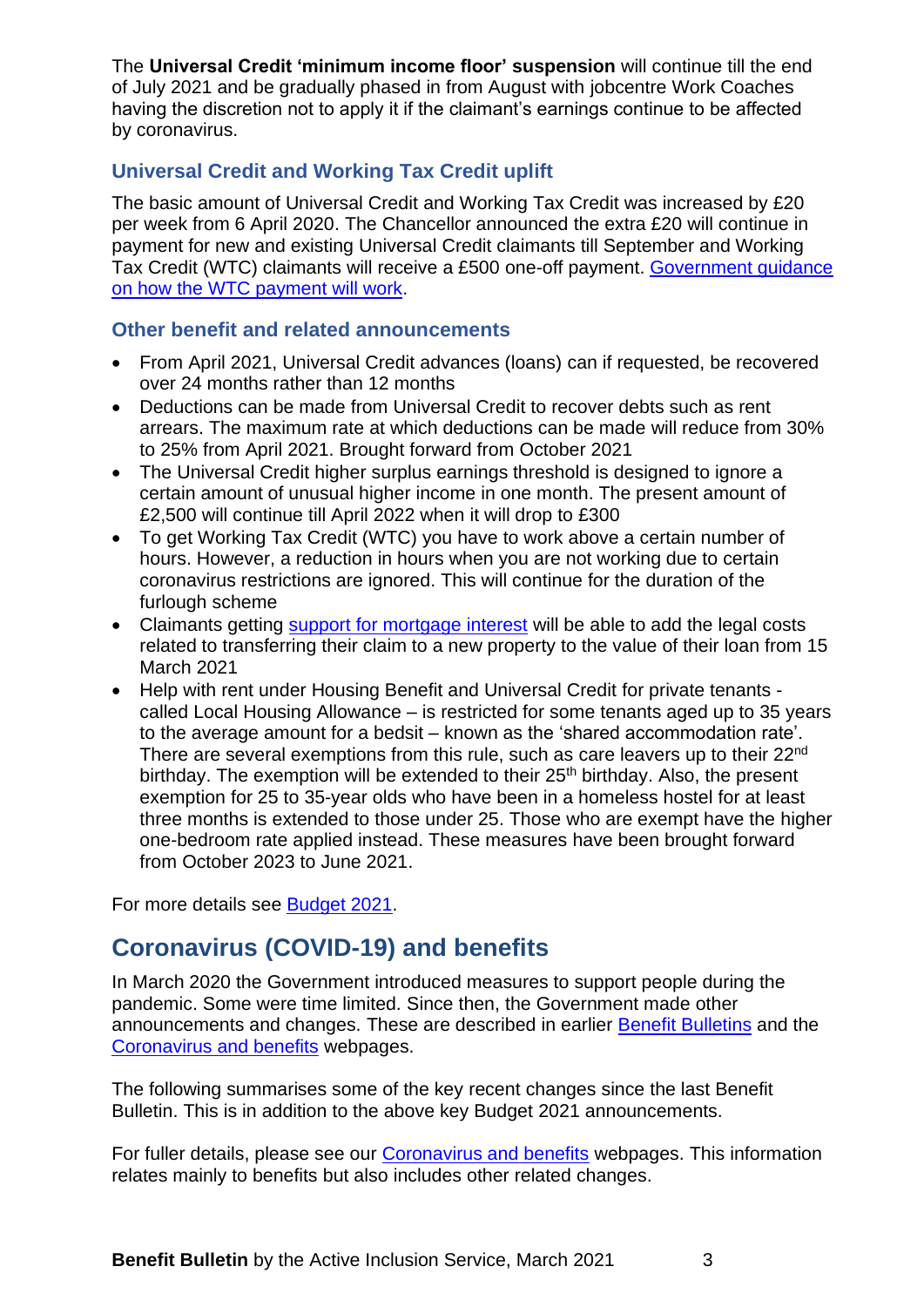#### <span id="page-3-0"></span>**Jobcentre Plus office availability and reduced opening times**

In January, the Department for Work and Pensions (DWP) reduced their opening times from 10am to 2pm.

"This temporary change means we can continue providing safe, essential services for those who need to come into the jobcentre and who are unable to interact with us on the phone or digitally. The opening hours of our [phone lines](https://www.understandinguniversalcredit.gov.uk/already-claimed/helpline/) remain as they were. In addition, the [Relay UK service](https://www.relayuk.bt.com/) and the [Video relay service](https://dwpuc.signvideo.net/) are both still available. Anyone entering a jobcentre will be required to wear a face covering, unless they are in an [exempt category.](https://www.gov.uk/government/publications/face-coverings-when-to-wear-one-and-how-to-make-your-own/face-coverings-when-to-wear-one-and-how-to-make-your-own#exemptions) Please remind your audiences to follow the latest government guidance on [meeting with others safely](https://www.gov.uk/government/publications/coronavirus-covid-19-meeting-with-others-safely-social-distancing/coronavirus-covid-19-meeting-with-others-safely-social-distancing) and [lockdown restrictions](https://www.gov.uk/find-coronavirus-local-restrictions) and that if we need to make an appointment with a customer, this will be by the phone. We will leave a message in their journal before we call them."

See also the Press release [Jobcentre guidance on new national COVID restrictions.](https://www.gov.uk/government/news/jobcentre-guidance-on-new-national-covid-restrictions-1?utm_medium=email&utm_campaign=govuk-notifications&utm_source=aec4d0ad-f849-4226-a601-69ed1f05312f&utm_content=daily)

The main contact with the DWP and Jobcentres remains by telephone and for Universal Credit, the online journal. The DWP [said](https://www.gov.uk/government/news/jobcentre-guidance-on-new-national-covid-restrictions?utm_source=c8c8329e-7fd3-4f03-b8ff-1fc0fb6ad894&utm_medium=email&utm_campaign=govuk-notifications&utm_content=daily) that Jobcentres continue to remain open in a limited way "to provide essential services and support to those whom we cannot help in any other way" and ["jobcentre staff will still meet vulnerable customers](https://www.understandinguniversalcredit.gov.uk/employment-and-benefits-support/faqs/#jobcentreappointments) including those fleeing domestic abuse".

More details from the Government's website page [Employment and benefits support.](https://www.understandinguniversalcredit.gov.uk/employment-and-benefits-support/)

#### <span id="page-3-1"></span>**Extra help with paying Council Tax**

In the last Benefit Bulletin, we reported that Newcastle City Council are to give extra help to some people with their Council Tax bills in addition to the usual discounts and means tested Council Tax Support Scheme. Here is a little more detail on how it works.

After the usual discounts and Council Tax Support Scheme is claimed and awarded, this additional hardship payment is applied up to a maximum of £160.

An example of how it works:

The Council Tax bill for the year is £1,500 Council Tax Support is claimed and paid at 90%, which equals £1,350 Therefore, the bill would normally be £150 However, the additional hardship amount of £160 is more than that, so there is nil left to pay.

If instead of £150, there was £170 left to pay (after Council Tax Support), the bill would be reduced by £160 with £10 left to pay.

Extra points:

- The hardship payment will be allocated to the start of year billing for 2021-22 for existing Council Tax Support claimants and added to new in-year Council Tax Support applicants once the award is calculated. The amount may be apportioned depending on how long the claimant has been on Council Tax Support.
- It's a one-off payment. In other words, it only applies to the year from 1 April 2021 to 31 March 2022.
- **It doesn't need to be applied for.** It is applied automatically.
- If a change of address takes place within Newcastle, the hardship is apportioned on both bills in accordance with liability dates.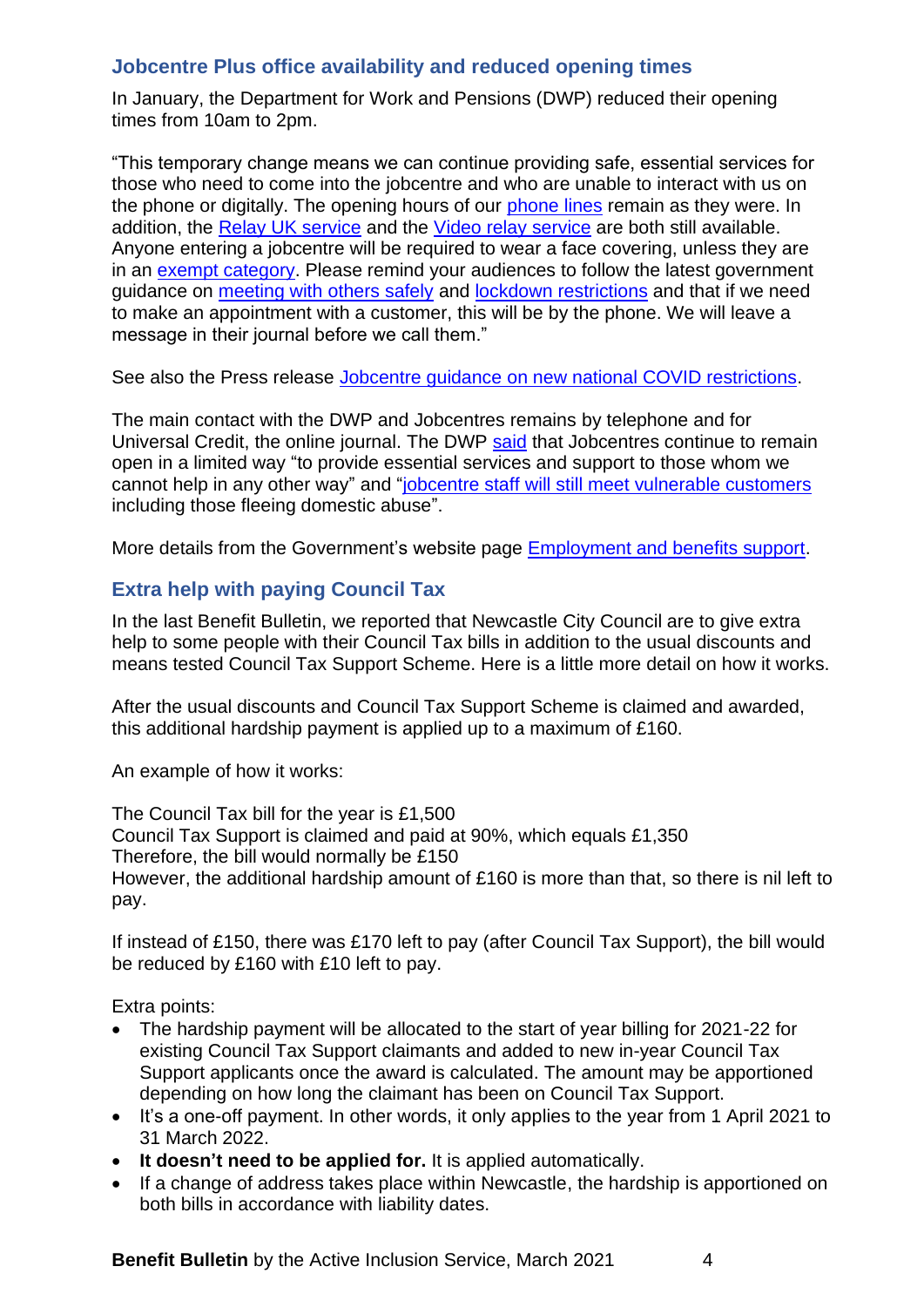More information is on the Newcastle City Council website page [Coronavirus –](https://www.newcastle.gov.uk/services/council-tax/council-tax-exemptions/coronavirus-information-relating-council-tax) [Information relating to Council Tax.](https://www.newcastle.gov.uk/services/council-tax/council-tax-exemptions/coronavirus-information-relating-council-tax)

See also more information [below](#page-7-6) about other Council Tax Support scheme changes.

More information about Council Tax from [Citizens Advice](https://www.citizensadvice.org.uk/housing/council-tax/council-tax/)

#### <span id="page-4-0"></span>**Disability benefits face-to-face assessments, reviews and reassessments**

Disability benefits, like Personal Independence Payment, and the incapacity for work test in Employment and Support Allowance (ESA) and Universal Credit usually involve having regular appointments with health professionals to prove you satisfy the tests for those benefits. Face-to-face assessments remain suspended and disability benefit awards due to expire are still being extended, but reviews and reassessments have gradually restarted which could involve either telephone or paper-based assessments.

#### **Delays**

A consequence of this is that claimants are not getting their correct entitlement or claims are not being processed because of delays and problems with the assessment process. Welfare Rights organisations and others are pressing the DWP and the organisation that does the assessments – the [Health Assessment Advisory Service](https://www.chdauk.co.uk/) – to sort this out.

#### **Failure to attend**

In December 2020, the DWP told advisers that if a claimant failed to attend a prearranged telephone appointment without good cause, the claim will be disallowed. "A disallowance decision is subject to the usual process of Mandatory Reconsideration and appeal. Claimants can also submit a new claim if they wish."

"A range of factors, including people's physical and mental health, are always taken into full consideration when deciding good reason and the assessment providers and our decision makers have been provided with additional guidance on the kinds of issues that are particular to telephone assessments – including consideration of technical issues (e.g. mobile phone battery/signal) and environmental factors (e.g. caring responsibilities and noisy home environments). I can assure you that we will always contact anyone who does not attend a telephone assessment and that people's support will continue wherever there is a good reason for not attending."

#### **Fixed term awards of Personal Independence Payment due to expire – extended**

Most Personal Independent Payment (PIP) awards that were due to end at certain dates have been extended due to the pandemic.

On 21 January 2021, a government minister [told Parliament:](https://questions-statements.parliament.uk/written-questions/detail/2021-01-18/139052) "The Department has been automatically applying extension of awards ... for all claims due to end between March 2020 and January 2021, except those where a new decision has been made since review and reassessment activity resumed in July. Additionally, a small number of awards have not been extended where action on their case is pending. These are not included in Covid-19 easements and will not be extended as part of this exercise".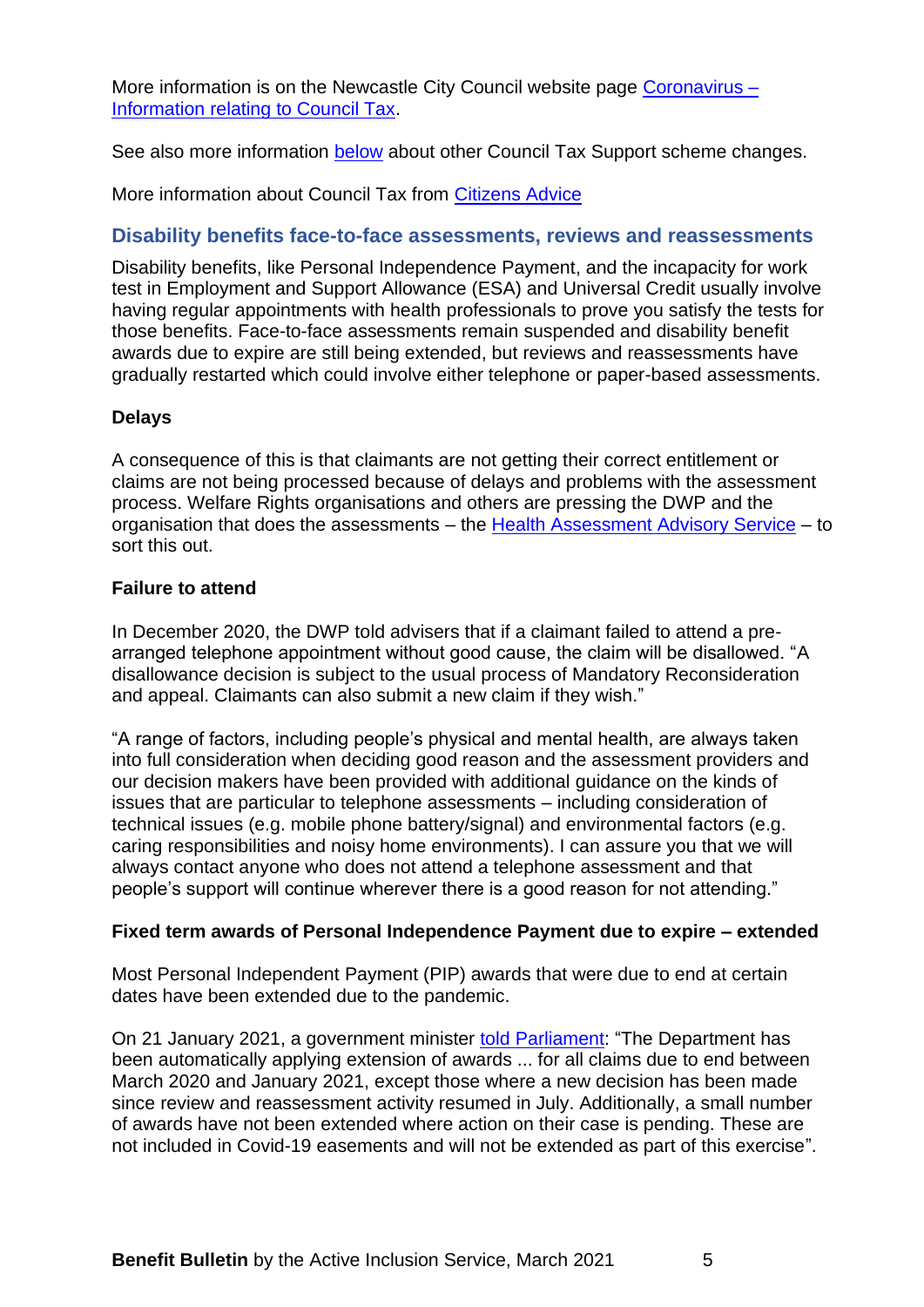#### **Disability Living Allowance claimants who have been told to claim PIP**

If this is the case, you should claim PIP by the date on the letter. If you need more time, you can call the PIP helpline 0800 121 4433 who might give you an extension. More details from [Disability Rights UK](https://www.disabilityrightsuk.org/news/2020/july/suspension-pip-and-esa-face-face-assessments-continues-kept-under-review) and [Citizens Advice.](https://www.citizensadvice.org.uk/benefits/sick-or-disabled-people-and-carers/pip/before-claiming/if-you-get-dla/)

#### **Disability benefit warning**

If you get a disability benefit, have a change in needs and you think you are entitled to a higher amount of PIP, for example, you can still contact the DWP – but do be certain you are entitled to the higher amount as the DWP can relook at the whole award.

#### <span id="page-5-0"></span>**Those having difficulty claiming benefits because of a disability or health condition**

During the pandemic, the [Government has expanded](https://www.gov.uk/guidance/get-help-with-benefits-and-pensions-if-you-have-accessibility-needs) ways in which they can be contacted by those who have difficulty in using the normal channels, such as telephone or internet. For example, the [video relay service](https://main.signvideo.me/app/8/10031) for those with hearing and speech difficulties has been [expanded](http://news.dwp.gov.uk/dwplz/lz.aspx?p1=M31DUzMDg4NFMzNDI0OkE5RTREMDZERjczMzMyRkM2QkQ1NkQzMTgzNjA0REE4-&CC=&p=0) to cover many benefits.

It is [possible](https://www.gov.uk/pip/how-to-claim) for someone supporting a claimant to phone the DWP on behalf of someone via a **three-way** or **conference call**.

Also see [Extra help and support under Universal Credit -](https://www.newcastle.gov.uk/services/welfare-benefits/welfare-rights-and-money-advice/changes-benefits-system/universal-credit#extra) including in Newcastle on our Universal Credit webpage, which includes a two-sided document on ways to get help.

#### <span id="page-5-1"></span>**Statutory Sick Pay legislation amended**

From 24 December 2020, [SI.No.1638/2020](https://www.legislation.gov.uk/uksi/2020/1638/made) stated that people who have to self-isolate because they have coronavirus symptoms, have tested positive or are a household contact of a person who has coronavirus, are deemed to be incapable of work for the full period for which they have to isolate, and allow notification to be given orally over phone or in person.

Also, [Statutory Sick Pay](https://news.dwp.gov.uk/dwplz/lz.aspx?p1=MBGDU1OTY4M1M5NjI0Ojc0MTgzQUQ1NTkyMzRDMEMzMTU4NTM0MkNENjAxMjYx-&CC=&w=74712) (SSP) is available from the first day of absence to individuals who are unable to work because they have been advised to shield, for example where they can't work from home. For more information, see the DWP's online [information.](https://news.dwp.gov.uk/dwplz/lz.aspx?p1=MBGDU1OTY4M1M5NjI0Ojc0MTgzQUQ1NTkyMzRDMEMzMTU4NTM0MkNENjAxMjYx-&CC=&w=74713)

#### **Coronavirus: Withdrawing crisis social security measures**

This [Commons Library Briefing Paper](https://parliament.us16.list-manage.com/track/click?u=3ad7e4c57a864f07e4db008c4&id=fd7b17b516&e=4045056713) outlines the social security changes made by the DWP, and other Government departments, in response to the coronavirus pandemic, as well as expectations for their withdrawal and plans for the economic recovery.

#### <span id="page-5-2"></span>**The ban on enforcing evictions is extended**

Stayed possession proceedings have been extended until 30 July 2021 and the period for filing and service of a 'reactivation notice' has been extended to 30 April 2021. For details, see 29 January 2021 amendments to [Practice Direction 55C](https://www.justice.gov.uk/courts/procedure-rules/civil/rules/practice-direction-55c-coronavirus-temporary-provision-in-relation-to-possession-proceedings) approved by Master of Rolls and news from [Thompson Reuters.](https://uk.practicallaw.thomsonreuters.com/w-029-4540?transitionType=Default&contextData=(sc.Default)&firstPage=true) **Since then, news that the ban on evictions is [extended to 31 May 2021](https://www.which.co.uk/news/2021/03/coronavirus-eviction-ban-extended-what-it-means-for-renters-and-landlords/)**.

See also this government publication COVID-19 and renting: guidance for landlords, [tenants and local authorities.](https://www.gov.uk/government/publications/covid-19-and-renting-guidance-for-landlords-tenants-and-local-authorities?utm_medium=email&utm_campaign=govuk-notifications&utm_source=166fa78b-3f27-484b-a2dc-709a7cfd417c&utm_content=daily)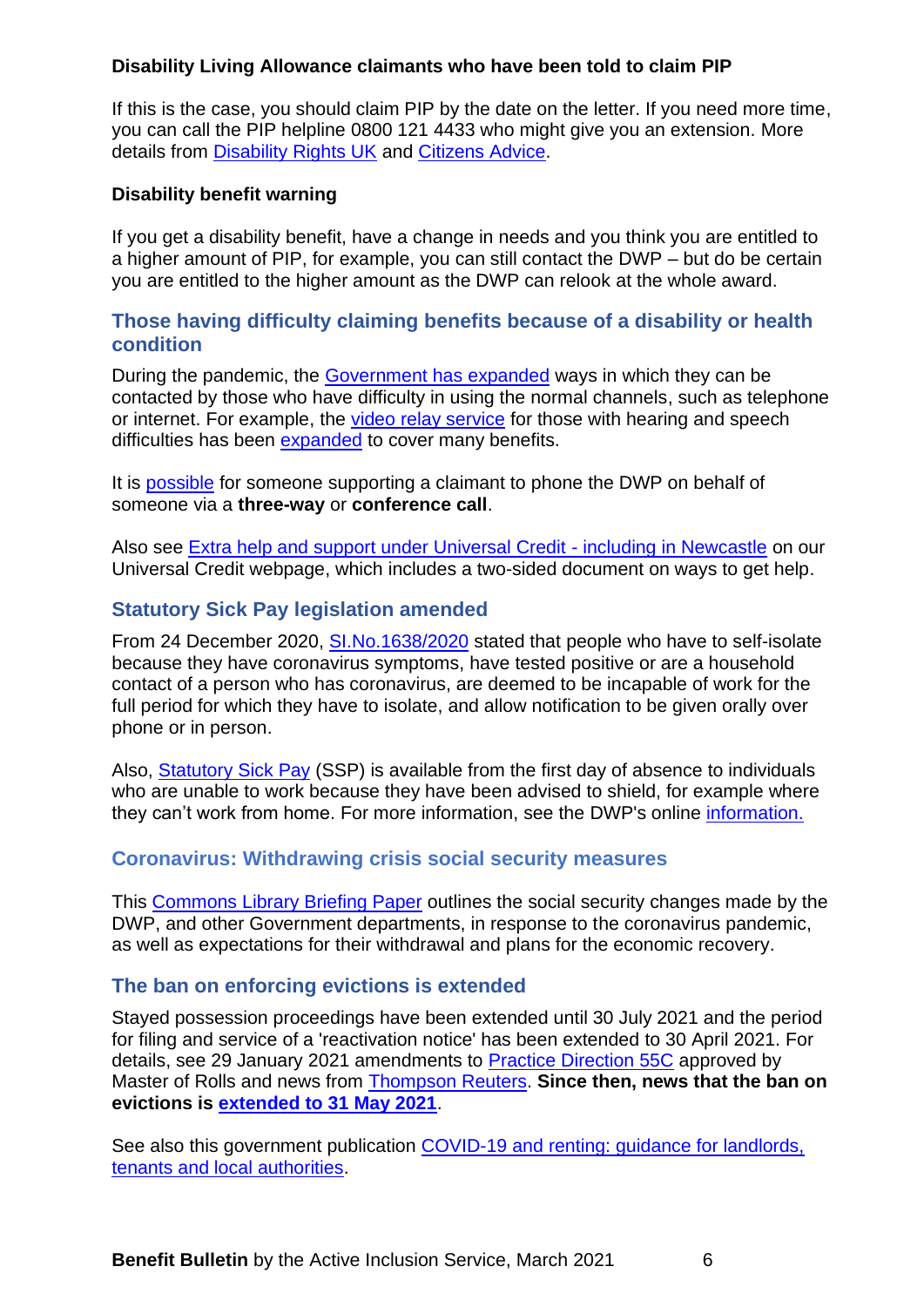#### <span id="page-6-0"></span>**The COVID Winter Grant Scheme is extended**

In the last Benefit Bulletin we described this extra money the Government had given to councils was due to end on 31 March 2021 but the DWP have recently told local authorities that "… the COVID Winter Grant (CWG) Scheme will be extended to the 16 April 2021, providing an additional £59.1 million of extra targeted financial support for those in need during the pandemic". In addition, "the CWG Scheme is part of a wider winter support package for families and children, including:

- an expansion of the Department for Education's Holiday Activities and Food programme
- increasing the value of Healthy Start vouchers
- further funding for local charities to provide immediate support to front-line food aid charities, including food banks"

### <span id="page-6-1"></span>**Reports and policy**

The Institute of Health Equity urges that the Government learns "the lessons of the pandemic, prioritises greater equity and health, and works urgently to reduce the severity of the health crisis caused by the economic and social impacts of the pandemic and the societal response" in its report [Build Back Fairer: The COVID-19](http://www.instituteofhealthequity.org/about-our-work/latest-updates-from-the-institute/build-back-fairer)  [Marmot Review.](http://www.instituteofhealthequity.org/about-our-work/latest-updates-from-the-institute/build-back-fairer)

The New Economics Foundation believe that "2.5 million more people will fall into hardship by spring" in its report [Falling Through the Cracks.](https://neweconomics.org/2020/11/falling-through-the-cracks)

Citizens Advice believe that the [pandemic is leaving private renters with](https://www.citizensadvice.org.uk/about-us/policy/policy-research-topics/housing-policy-research/new-year-same-arrears-how-the-pandemic-is-leaving-private-renters-with-unmanageable-debt/)  [unmanageable debt.](https://www.citizensadvice.org.uk/about-us/policy/policy-research-topics/housing-policy-research/new-year-same-arrears-how-the-pandemic-is-leaving-private-renters-with-unmanageable-debt/)

The Independent Food Network report that food banks across the UK recorded a [110%](https://uploads.strikinglycdn.com/files/f94e04eb-00ff-4ab1-99ae-6a901ee885b4/IFAN%20REPORT%2022.12.20%20FINAL.pdf)  [increase in the number of emergency food parcels distributed from February to](https://uploads.strikinglycdn.com/files/f94e04eb-00ff-4ab1-99ae-6a901ee885b4/IFAN%20REPORT%2022.12.20%20FINAL.pdf)  [November](https://uploads.strikinglycdn.com/files/f94e04eb-00ff-4ab1-99ae-6a901ee885b4/IFAN%20REPORT%2022.12.20%20FINAL.pdf) 2020.

The Joseph Rowntree Foundation report an increase in [Destitution in 2020.](https://www.jrf.org.uk/report/destitution-uk-2020) See also their report [The financial impact of COVID-19 on disabled people and their carers.](https://www.jrf.org.uk/report/financial-impact-covid-19-disabled-people-and-their-carers)

The first systematic [review on the effects of social security policy](https://www.sciencedirect.com/science/article/pii/S0277953621000496) on mental health and [inequalities](https://www.sciencedirect.com/science/article/pii/S0277953621000496) by Population Health Sciences Institute, Newcastle University, found that "expansions in social security benefits improve mental health outcomes" and "reductions in social security support lead to adverse mental health outcomes".

See Newcastle's responses [to the Government's welfare reforms -](https://democracy.newcastle.gov.uk/ieListDocuments.aspx?CId=857&MId=12619&Ver=4) the challenges of [personal and public debt](https://democracy.newcastle.gov.uk/ieListDocuments.aspx?CId=857&MId=12619&Ver=4) presented to Newcastle City Council's [Cabinet.](https://democracy.newcastle.gov.uk/mgCommitteeDetails.aspx?ID=857)

# <span id="page-6-2"></span>**Sign up for the special email for advisers**

Since March last year we have been providing regular emails once or twice a week to help keep advisers up to date with fast moving developments on coronavirus and benefits, plus other benefits information. If you advise people on benefits and would like to receive this email, please email [clive.davis@newcastle.gov.uk](mailto:clive.davis@newcastle.gov.uk) asking for the *'advisers email'* and stating your name, phone number and role.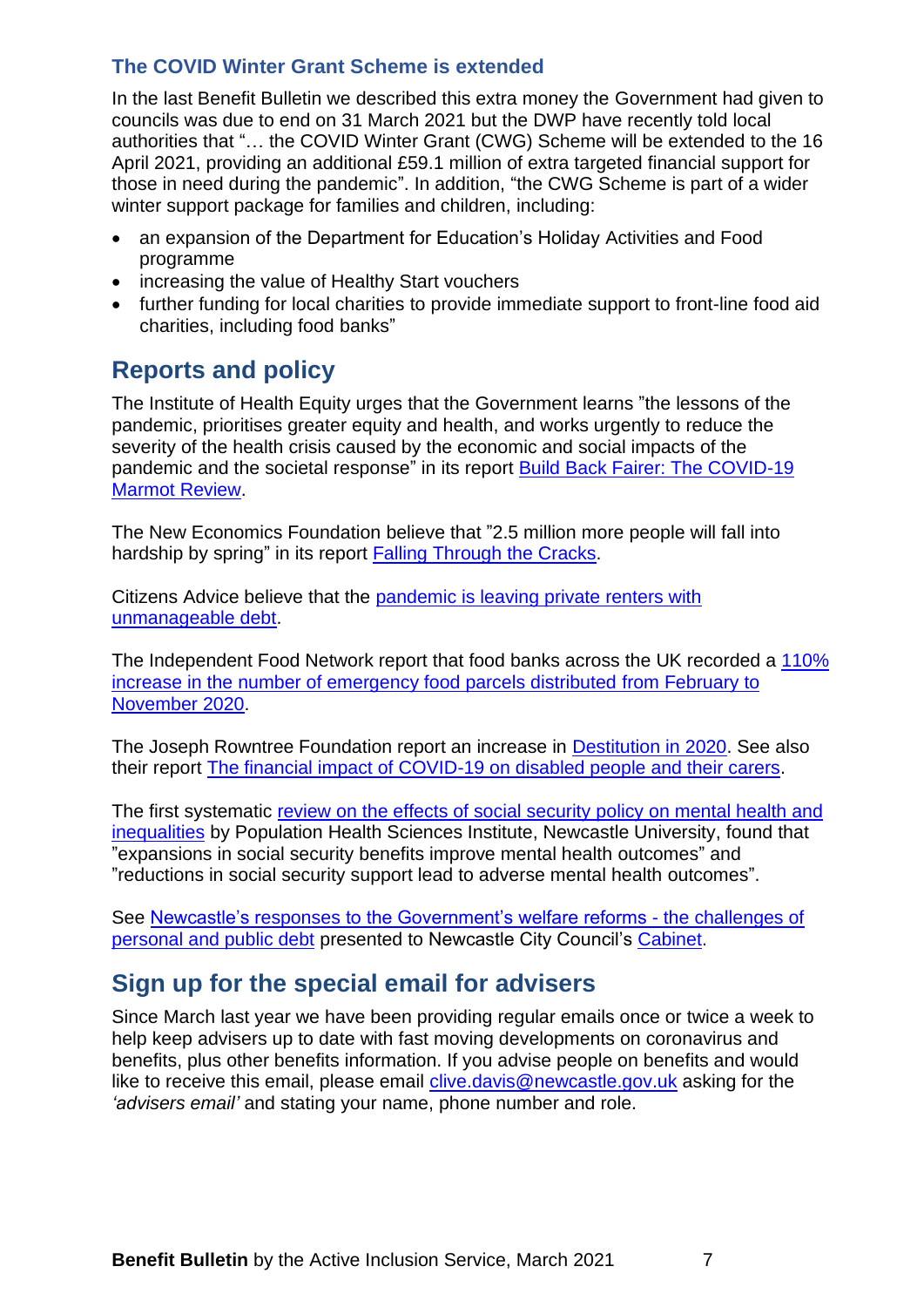### <span id="page-7-0"></span>**Advice corner**

#### <span id="page-7-1"></span>**What age do you have to be to claim Attendance Allowance?**

It used to be 65. Simple! However, in December 2018, it changed to 'pension age'. This followed on from the changes to working age benefits and pension age benefits like Pension Credit and Retirement Pension.

At the same time, a new claim for Personal Independence Payment (PIP – the other 'disability benefit' for adults) cannot be made once you reach state pension age. Instead it would be Attendance Allowance. Please note that once it's in payment, PIP carries through into your pension age.

This government website helps you [find out what your pension age is.](https://www.gov.uk/state-pension-age)

#### <span id="page-7-2"></span>**How to improve the chances of success for a 'disability benefit' claim?**

When you apply for PIP, Attendance Allowance or Disability Living Allowance (for a child), please try to provide supporting medical and other evidence with the claim. This gives the DWP decision maker more information to make a correct decision.

### <span id="page-7-3"></span>**Other benefit news and issues**

#### <span id="page-7-4"></span>**Council Tax support changes**

<span id="page-7-6"></span>Newcastle City Council's means tested Council Tax Reduction scheme is now called the 'Council Tax Support Scheme' or CTS for short.

Newcastle City Council are increasing the non-dependant deduction for the working age Council Tax Support Scheme to £3.25 per non dependant from April 2021.

See also the extra hardship payment to help with Council Tax bills announced [above.](#page-3-1)

<span id="page-7-5"></span>For more details, see the Council's website page: Council Tax – [How much will I pay?](https://www.newcastle.gov.uk/services/council-tax/how-pay-your-council-tax/council-tax-how-much-will-i-pay)

#### **Universal Credit – protection ended, plus numbers in Newcastle**

#### **Protection from Universal Credit for those with the Severe Disability Premium ends**

Since 16 January 2019, those who were entitled to the 'severe disability premium' in the 'legacy benefits' that Universal Credit is replacing, were prevented from claiming Universal Credit in order to protect them from dropping down to a lower amount of Universal Credit.

However, the Government ended this protection on 26 January 2021, so they will share the same rules like others on legacy benefits, as follows – if they have a change in circumstances which means they would normally claim a **new** legacy benefit, they are not be allowed to claim that legacy benefit and have to claim Universal Credit instead. Their entitlement to their legacy benefits ends. To compensate claimants for having to claim a potentially lower amount of Universal Credit, such claimants will be paid a set 'transitional protection' amount depending on their circumstances.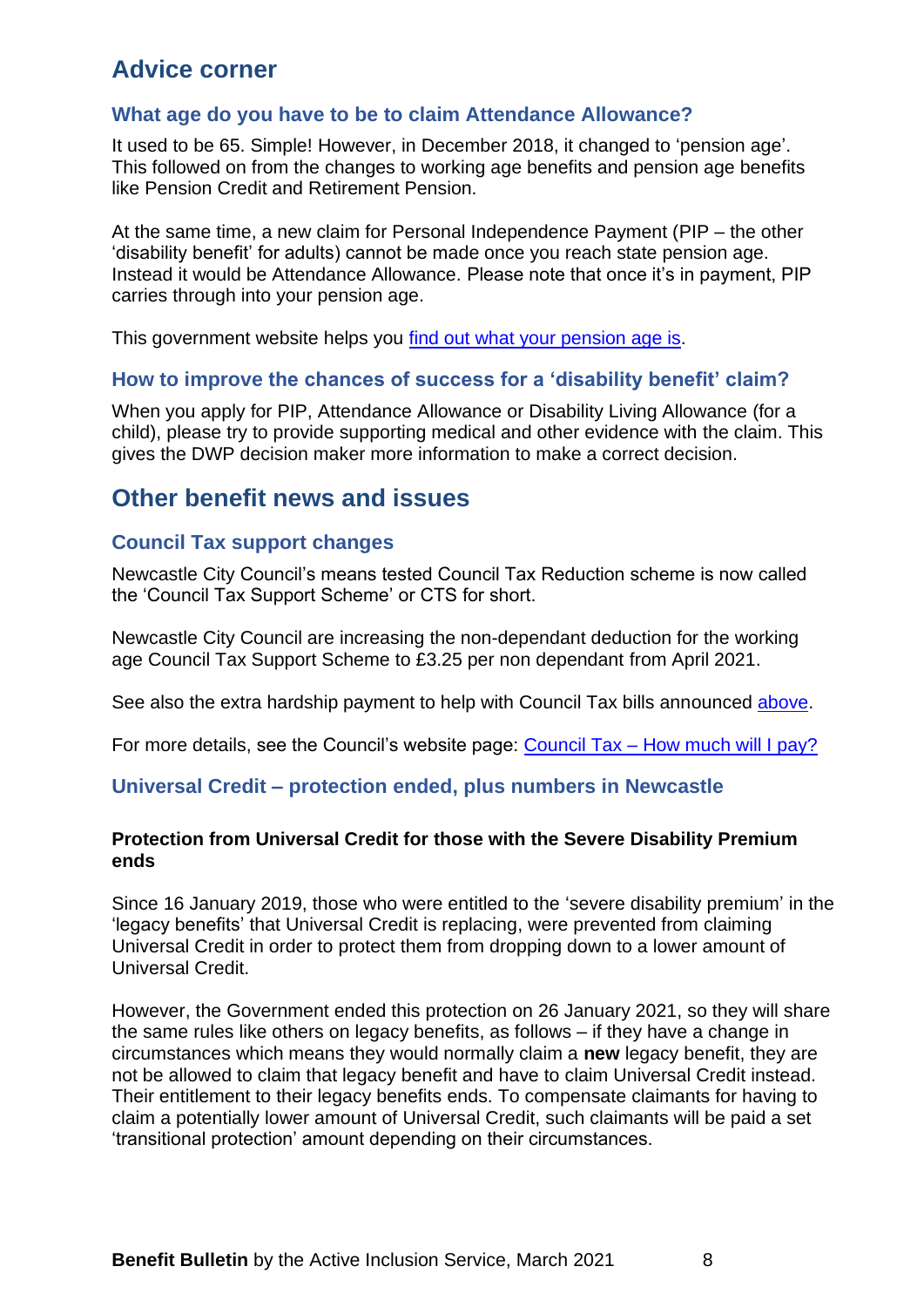Please note that in some circumstances they may not have to claim Universal Credit. We have produced a [table](https://www.newcastle.gov.uk/services/welfare-benefits/welfare-rights-and-money-advice/changes-benefits-system/universal-credit#howthis) showing when they would have to claim Universal Credit and when they would not.

If they have the choice, our advice is always to get a benefit check to compare the options. See our pages [Benefit advice services in Newcastle](https://www.newcastle.gov.uk/services/welfare-benefits/welfare-rights-and-money-advice/check-your-entitlement-benefits-online) and [Check your](https://www.newcastle.gov.uk/services/welfare-benefits/welfare-rights-and-money-advice/check-your-entitlement-benefits-online)  [entitlement to benefits online.](https://www.newcastle.gov.uk/services/welfare-benefits/welfare-rights-and-money-advice/check-your-entitlement-benefits-online)

More details from [Disability Rights UK](https://www.disabilityrightsuk.org/news/2021/january/claimants-severe-disability-premium-awards-no-longer-exempt-requirement-claim) and [CPAG.](https://askcpag.org.uk/content/206118/https-/askcpag-org-uk/content/205718/the-sdp-gateway)

#### **Universal Credit in Newcastle numbers and rollout**

At 14 January 2021, the latest DWP statistics showed that there were 36,646 people on Universal Credit in Newcastle. This represents a 59% increase since March 2020. Universal Credit continues to replace six legacy benefits. Of the total households on Universal Credit and legacy benefits in Newcastle, Universal Credit accounted for 65% (29,815). In other words, the rollout of Universal Credit is 65% complete in Newcastle. Nationally, it is 57% and it is 57% in the North East.

The Government now expects the rollout of Universal Credit to be complete by September 2024 rather than December 2023, but the [Office for Budget Responsibility](https://cdn.obr.uk/EFO_March-2020_Accessible.pdf) estimate that the end point is more likely to be September 2026. These estimates were made before the coronavirus (COVID-19) pandemic.

See these useful [Universal Credit resources](https://commonslibrary.parliament.uk/universal-credit-information-sources/?utm_source=HOC+Library+-+Research+alerts&utm_campaign=e8e01f114e-EMAIL_CAMPAIGN_2021_01_15_08_00&utm_medium=email&utm_term=0_a9da1c9b17-e8e01f114e-102519877&mc_cid=e8e01f114e&mc_eid=4045056713) for caseworkers provided by the House of Commons Library.

#### <span id="page-8-0"></span>**Post Office Card Accounts stopping**

This is part of the Government's attempt to move people onto bank or similar accounts, although the [Payment Exception Service](https://www.gov.uk/payment-exception-service) is still available "for people who do not have a bank account to collect benefit or pension payments".

The DWP are "writing to everyone who currently receive their State Pension or benefit payments into a Post Office card account (POca). The letter informs them the POca service is closing and asks them to provide alternative account details" .

To discuss it with them, you can contact their Customer Service Centre by: Telephone: 0800 085 7133 Textphone: 0800 085 7146

<span id="page-8-1"></span>More details and what to do instead from [GOV.UK.](https://www.gov.uk/how-to-have-your-benefits-paid)

#### **New benefit appeal form**

If you are unhappy with a benefit decision you can ask the DWP to review its decision, which is called a mandatory reconsideration. If you unhappy with that decision, you can appeal to the independent Courts and Tribunal Service, which has updated the appeal form you would use for Personal Independence Payment, Employment and Support Allowance and Universal Credit.

This link is to [this new form.](https://assets.publishing.service.gov.uk/government/uploads/system/uploads/attachment_data/file/947104/sscs1-pip-esa-uc-eng.pdf) This link is to the [appeal form for other benefits.](https://www.gov.uk/appeal-benefit-decision)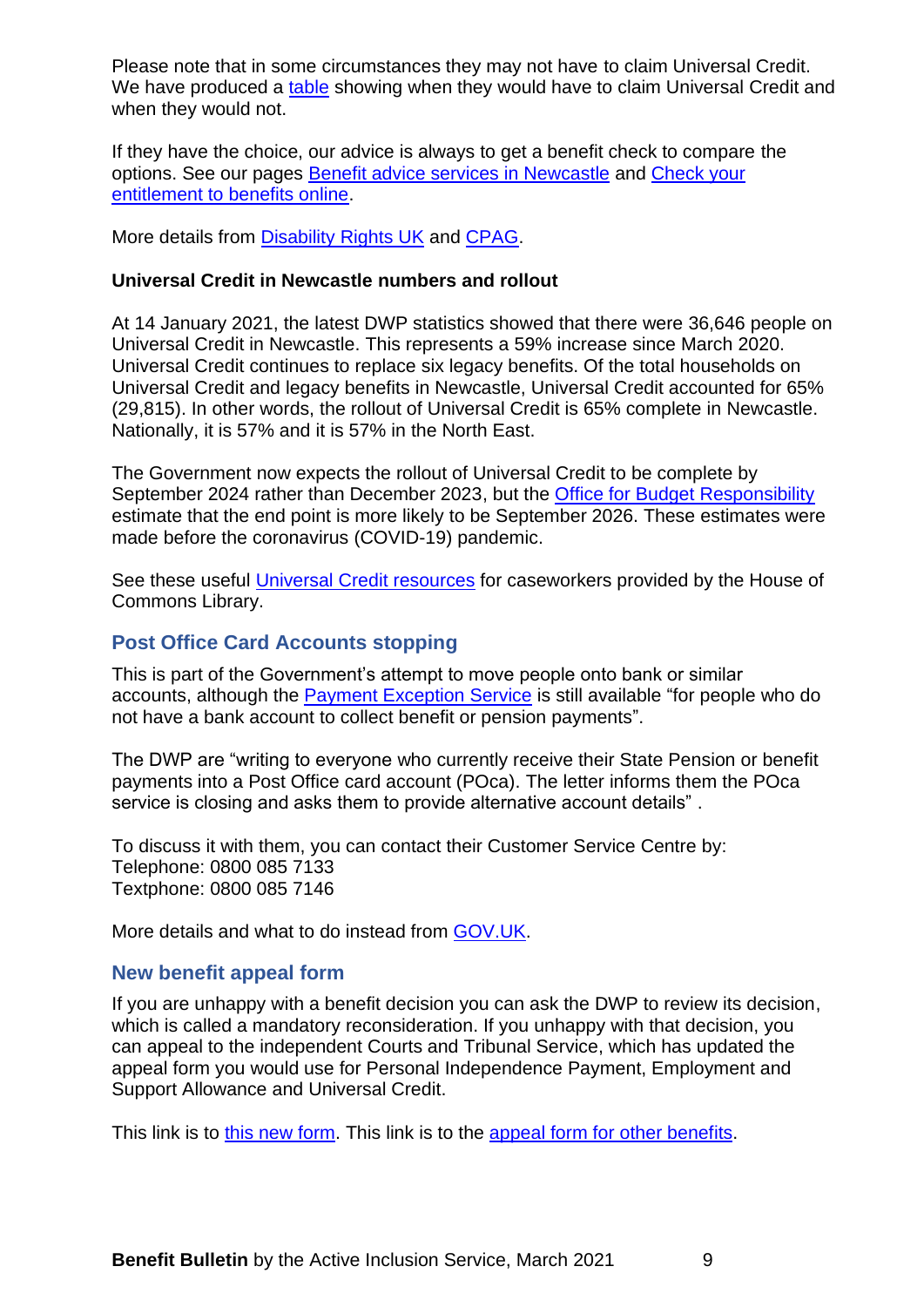#### <span id="page-9-0"></span>**Brexit and the European Union Settlement Scheme**

Free movement for people between the European Union (EU) and some other countries ended on 31 December 2020, with a new immigration system for those wanting to come to the UK from 1 January 2021. If you are an EU, European Economic Area or Swiss citizen, you and your family can continue living in the UK so long as you apply to the [Settled Status scheme](https://www.gov.uk/settled-status-eu-citizens-families) **before 30 June 2021**.

The local organisations who can advise people and help apply for settled status for free are:

- Riverside Community Health Project: Phone 0191 226 0754. Email eussadvice@riversidechp.co.uk
- Children's Society North East: Phone 0191 349 9481. Email euss@childrenssociety.org.uk
- Your Homes Newcastle: Phone 0191 277 1190. Email euss@yhn.org.uk

Support for people who need specialist legal advice is available from North East Law Centre who operate a weekly advice line on Fridays from 10.00am to 1.00pm (phone 0191 230 4777).

Depending on your circumstances you either get 'settled status' or 'pre-settled status'. People with 'pre-settled status' may have less access to benefits etc. Without going into detail, there is a court case called 'Fratila' which is waiting to go to the Supreme Court. If this goes in the favour of the Government, people with only 'pre-settled status' will have less access to benefits and so on. This is a [summary of the Fratila case](https://www.freemovement.org.uk/supreme-court-to-hear-appeal-on-eu-citizens-access-to-benefits/?utm_source=rss&utm_medium=rss&utm_campaign=supreme-court-to-hear-appeal-on-eu-citizens-access-to-benefits&utm_source=Free+Movement&utm_campaign=bf557b2d0b-EU+rights+updates&utm_medium=email&utm_term=0_792133aa40-bf557b2d0b-116417490&mc_cid=bf557b2d0b&mc_eid=110fdfc55a) at the time of writing.

#### *The important thing is for people to get in touch with the above organisations and apply to the Settled Status scheme.*

[Government guidance](https://www.gov.uk/guidance/coronavirus-covid-19-eu-settlement-scheme-guidance-for-applicants?utm_source=3dbf17f3-4c5f-41c0-9bd6-6ee057a62fe0&utm_medium=email&utm_campaign=govuk-notifications&utm_content=daily) for EU Settlement Scheme applicants in or outside the UK who have been affected by restrictions associated with coronavirus (COVID-19).

#### <span id="page-9-1"></span>**Philippa Day**

A recent coroner's inquest into the suicide of Phillipa Day listed a number of failures by the DWP and Capita, who carry out medical assessments. One of these concerned the response they made when Ms Day rang in severe distress about her PIP claim, indicating a strong suicide risk.

The Coroner issued a [Report to Prevent Further Deaths in respect of Philippa Day](https://www.judiciary.uk/publications/philippa-day/) and sent it to the DWP and Capita saying:

"The failure to administer the claim in such a way as to avoid exacerbating Philippa Day's pre-existing mental health problems was the predominant factor, save for her severe mental illness, affecting a decision taken by Philippa Day to take an overdose of her prescribed insulin …" and 'The distress caused by the administration of Philippa Day's welfare benefits claim led to Philippa Day suffering acute distress and exacerbated many of her other chronic stressors. Were it not for these problems, it is unlikely that Philippa Day would have taken an overdose of her prescribed insulin on 7th or 8th August 2019" .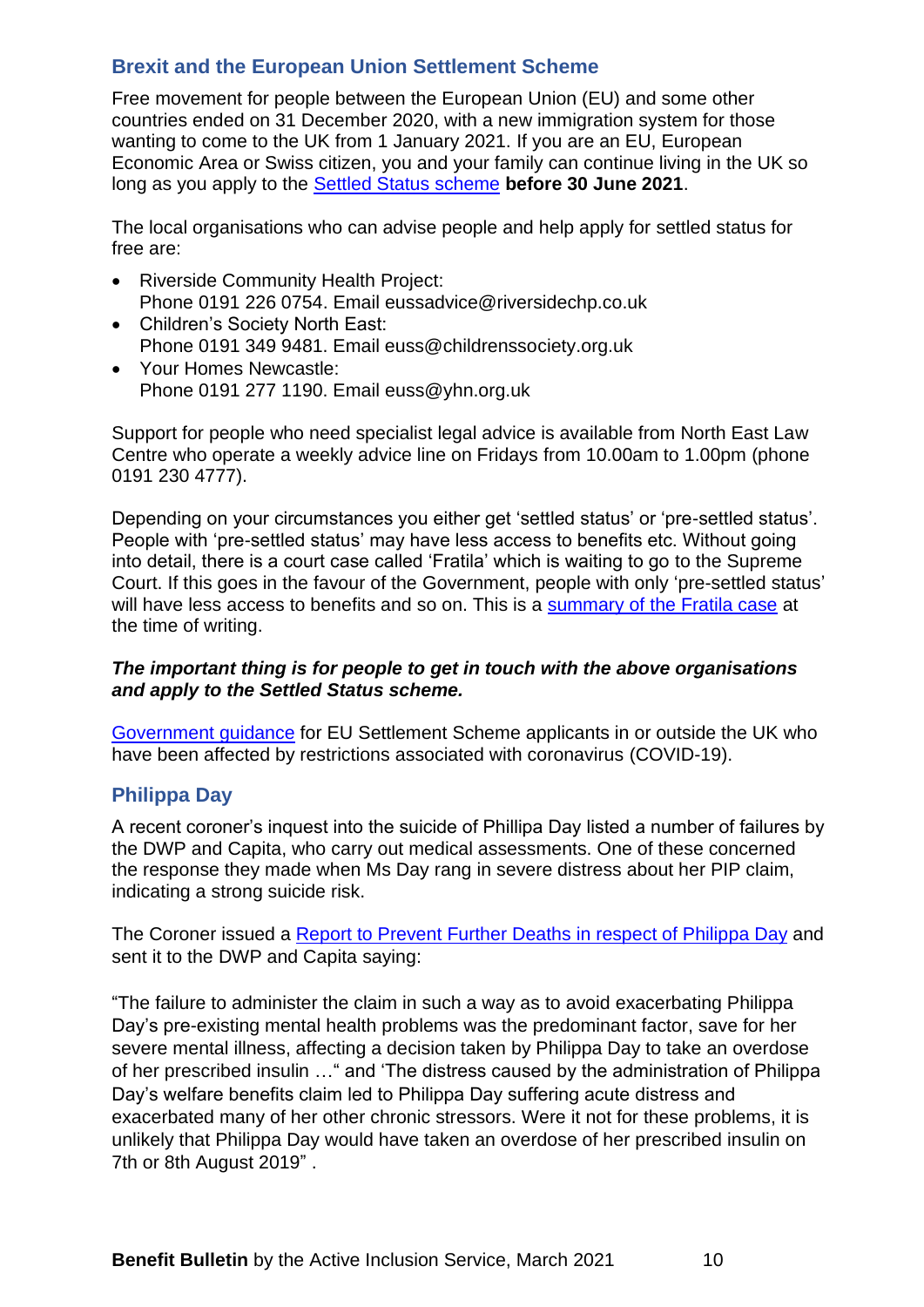To the DWP and Capita he said: "You are under a duty to respond to this report … by 12 April 2021" and "Your response must contain details of action taken or proposed to be taken, setting out the timetable for action. Otherwise you must explain why no action is proposed".

Also see these reports by [leighday.co.uk](https://www.leighday.co.uk/latest-updates/news/2021-news/conclusion-of-inquest-into-death-of-philippa-day/) who represented her family and The [Guardian.](https://www.theguardian.com/uk-news/2021/jan/28/philippa-days-family-call-for-urgent-changes-to-benefits-system)

#### <span id="page-10-0"></span>**Benefit rates from April 2021**

From the [government website,](https://www.gov.uk/government/publications/benefit-and-pension-rates-2021-to-2022) [Rightsnet for advisers](https://www.rightsnet.org.uk/resources/benefit-tax-credit-rates) and also see the analysis by the [House of Commons Library.](https://parliament.us16.list-manage.com/track/click?u=3ad7e4c57a864f07e4db008c4&id=48f4e92879&e=4045056713) Note, it's assumed they will be updated to take into account the continuation of the £20 uplift in Universal Credit from April until September as announced in the Budget 2021 (described [above\)](#page-2-0). In the meantime, here is a table with those figures:

| <b>Monthly UC</b><br>standard<br>allowance* | Up to April<br>2021, £20<br>included | <b>April - Sept 2021,</b><br>£20 included | <b>Oct 2021 - April</b><br>2022, £20 removed |
|---------------------------------------------|--------------------------------------|-------------------------------------------|----------------------------------------------|
| Single under 25                             | £342.72                              | £344.00                                   | £257.33                                      |
| Single $25+$                                | £409.89                              | £411.51                                   | £324.84                                      |
| Couple under 25                             | £488.59                              | £490.60                                   | £403.93                                      |
| Couple 25+                                  | £594.04                              | £596.58                                   | £509.91                                      |

\* Be aware these are illustrations of some basic amounts that are part of the UC calculation and that they can be lower or higher if for example, there are housing costs or extra elements to be added.

### <span id="page-10-1"></span>**Further support, information, training**

Find our **earlier Benefit Bulletins** on our website [page for professionals and](https://www.newcastle.gov.uk/services/benefits/welfare-rights-and-money-advice/information-professionals-and-volunteers)  [volunteers](https://www.newcastle.gov.uk/services/benefits/welfare-rights-and-money-advice/information-professionals-and-volunteers) and for **more information on benefit changes**, see our website page [Changes to the benefits system](https://www.newcastle.gov.uk/services/benefits/welfare-rights-and-money-advice/changes-benefits-system) which includes a **timeline of the main benefit changes** and of course the [Coronavirus and benefits](https://www.newcastle.gov.uk/services/welfare-benefits/welfare-rights-and-money-advice/coronavirus-and-benefits-what-changes) pages.

**More details about benefits**, including those mentioned above, can be found on [our](https://www.newcastle.gov.uk/services/benefits/welfare-rights-and-money-advice)  [welfare rights and money advice website](https://www.newcastle.gov.uk/services/benefits/welfare-rights-and-money-advice) pages, including benefit self-help factsheets.

Find **Where to get advice in Newcastle** on the [benefit advice services website](https://www.newcastle.gov.uk/services/benefits/welfare-rights-and-money-advice/benefit-advice-services-newcastle-and-benefit) page.

For details of our **e-learning modules** for professionals such as 'Introduction to Benefits' and 'Universal Credit', see our website [page for professionals and](https://www.newcastle.gov.uk/services/benefits/welfare-rights-and-money-advice/information-professionals-and-volunteers)  [volunteers.](https://www.newcastle.gov.uk/services/benefits/welfare-rights-and-money-advice/information-professionals-and-volunteers)

**Professionals can get phone advice** from [the Council's Welfare Rights' consultancy](https://www.newcastle.gov.uk/services/welfare-benefits/welfare-rights-and-money-advice/information-professionals-and-volunteers#consult)  [line.](https://www.newcastle.gov.uk/services/welfare-benefits/welfare-rights-and-money-advice/information-professionals-and-volunteers#consult)

You can subscribe to the DWP information for professionals in [Touchbase](https://www.gov.uk/government/publications/touchbase-dwp-news-about-work-working-age-benefits-and-services)

This Benefit Bulletin was written by the Active Inclusion Service at Newcastle City Council. It is provided bi-monthly and at times of important benefit changes and news. It is as accurate as possible at the time of writing.